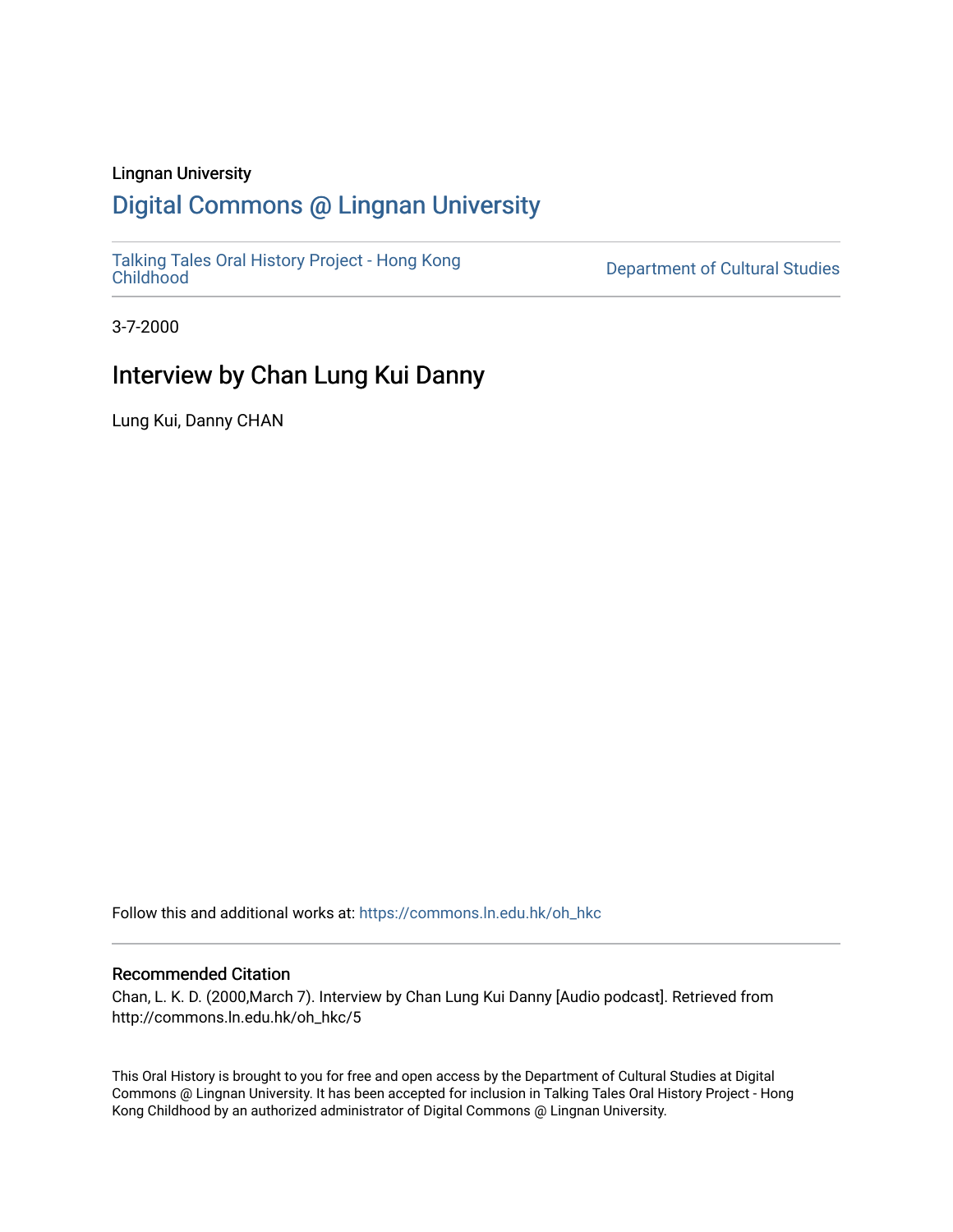# Valuing childhood

 $By$ 

### **Chan Lung Kui, Danny(1096850)**

## Prepared for Dr.Rozanna Lilley

31 st of March, 2000.

# **Translation**

 $C$  – Chan Lung Kui, Danny (interviewer)  $W$ 

- Mr. Wong (interviewee)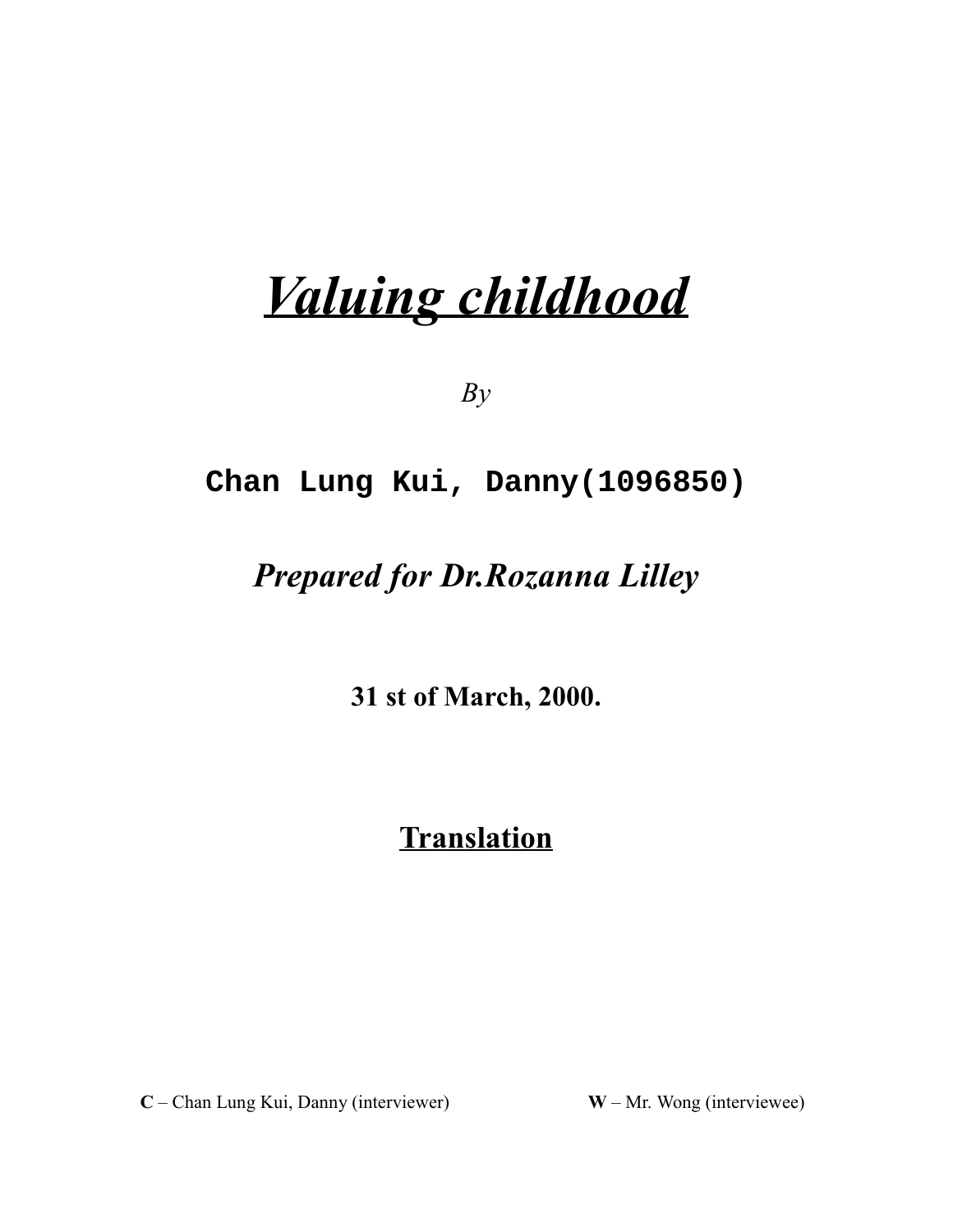C: Today is  $7<sup>th</sup>$  of March of 2000, the time now is 5 o'clock at the afternoon, the interview is hold at Mr. Wong's apartment.

**C:** When and where were you born?

W: I was birth at  $10<sup>th</sup>$  of August of 1918 and place was in Guang Dong Po On Province.

**C:** What were your parent's occupations when you are birth?

W: My father was being a doctor and die when he was twenty-nine years old, I just seven years old when my father die. My mother was the daughter of a successful candidate in the imperial examination at the provincial level. The reason that I can have a successful career is all depends on my mother. I study up to primary five and have promoted to study at secondary at secondary school, due to my father's dead, my family cannot afford to pay my school fees, so I just force to quit the school after I have studied primary five. I only sixteen years old that time, so my uncle organized me to teach in a village school, I have fifteen to seventeen students providing sixty dollars and two hundred and fifty kilograms of rice. Because my father have already die, I have been arranged to teach at home the following year, this let me have the opportunity to earn money for my family. As my mother knows many books, study a lot but even do not know how to write a word, because the women before cannot learn how to write, afraid that it will affect their future marriage. Before sixteen years old, I have read many Chinese famous novels, such as 'Pilgrimage to the West', 'The story of Three Kingdom'...etc. The reason that I can teach nowadays, all rely on my mother who taught me and also my self-cleverness, if you teach me some important concepts or ideas, I will very easy to memorize and understand all immediately, so as the book my mother taught me.

**C:** How many family members living together with you?

W: My father was died when I seven years old, I lived with my mother, my grandmother and one elder sister.

C: Can you memorize the living condition when living in Guang Dong?

W: My living condition should be better than Hong Kong at that time, we have a very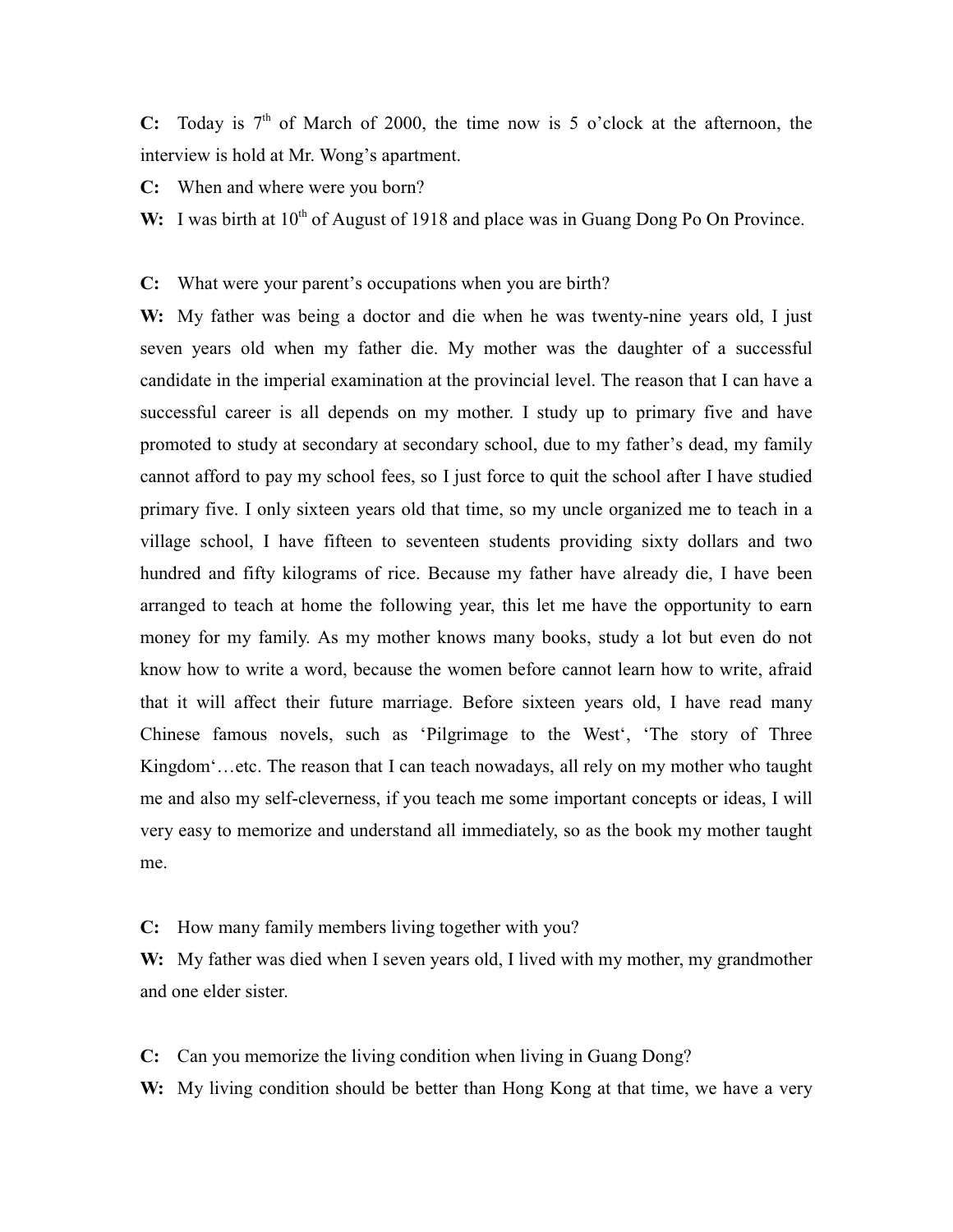big house in the village, there have not any housing problem, but the living standard is very tough with no money to spend.

#### C: But why your family has money to build the house?

W: Everybody in the village will have a house even for the poor people, because their ancestors left it. My grandfather was an officer, which work for the government and have money for our family, my father study medical and wanted to become a doctor, he was very clever and this has been heredity to me and also my son. Unfortunately, my father suffered from lung disease which cannot be cure at that time, so he died when he was twenty-nine years old. I was only seven years old and my sister was ten years old at that time.

**C:** What were your major activities in childhood?

W: There were special activities in the village, my major activity was swimming, also studying and then play with other kids. After playing, normally just back home to have lunch or dinner. There was two different centuries for my childhood and today's, our village was very old and out-dated. Before the anti-war with Japan, China was similar to Africa countries, no culture at all; education is the most modern thing. Many of our family members were being educated, my grandfather, my father and me. I have not received any education after my father die, so only playing with my neighborhood. There was nothing special about my childhood, everybody was a good guy without any bad people, there were only poor people, and we can open the door to sleep at night, no theft at all. However, many of the people were poor, only one or two family was rich, due to the large income gap at that time, being a reason of capitalism at this century. At my free time, I will help my mother to do some household work, and my hobbies were only playing with the kite and top.

### C: What make you favor on these two hobbies?

W: Simply because no choice for me, there have not any radio and movie at that time, some of our senior people will take drugs. Due to the simple living environment, most of the teenager will get marriage when they were under eighteen years old; those have no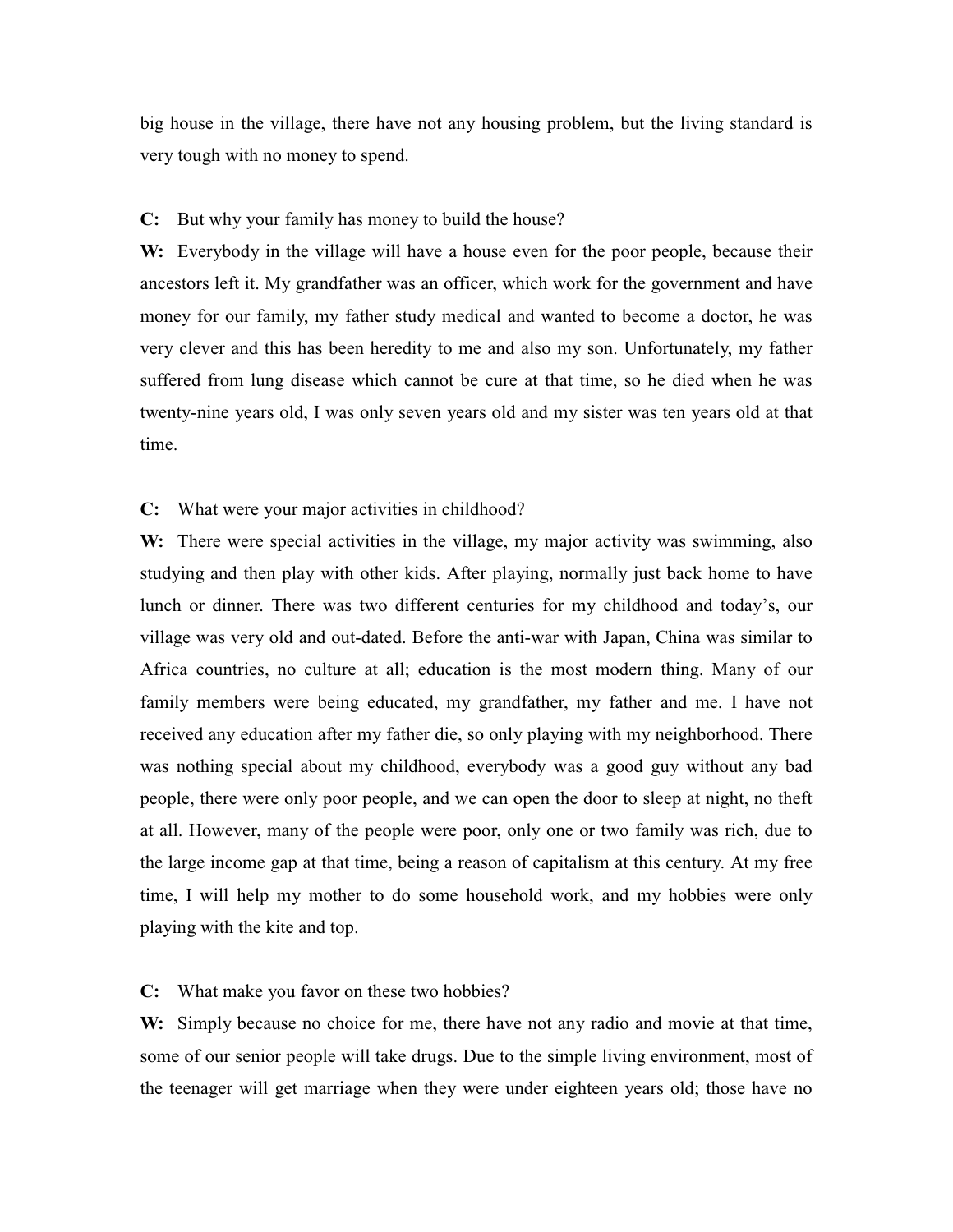money will wait until twenty something to get marriage. Without any entertainment, our family will chat with each other in the garden after finished our dinner, the life was so boring, but still very enjoy at that time, I also has visited Hong Kong once when my sister get marriage.

### C: What was your impression to Hong Kong comparatively to the village life?

W: The economic status was not too good at that time, I can feel that Hong Kong people even living worsen than our citizen in the village, people in village are not busy, they only need to farm and chat with each other. But Hong Kong people are much busier, this make me do not feel any interest to live in Hong Kong. Therefore, I join the army force for the anti-war when I was seventeen years old. First, I feel passion about my own country, wanted to defense it against Japan army. Second, I wanted to find a way for my future, because only solider can go around the world to enlarge my eyesight. Finally, just because I have no money to travel around.

### **C:** Who give you great impression in your childhood?

W: My mother gave me great impression, because all the words I know was taught by her, I only studied up to primary five and has qualified for studying at secondary school, but no money for the school fees. The school fees was only fifteen dollars pre year and my salary for teaching a year just only get twenty or thirty something, so you can compare it, fifteen dollars was great amount for our family.

C: Which event gives you great impression in your childhood?

W: Probably was the dead of my father, but the impression was very vague for me now, the other things were too simple and normal, and I only need to study and eat.

**C:** What was your happiest memory in your childhood?

W: The most happily thing was that I do not have any painful at all. But the feeling to become a teacher was very complicated, not happy and also not too painful. Due to my cleverness, I can memorize all the things I have read before; I can teach people that all I have was quite happy.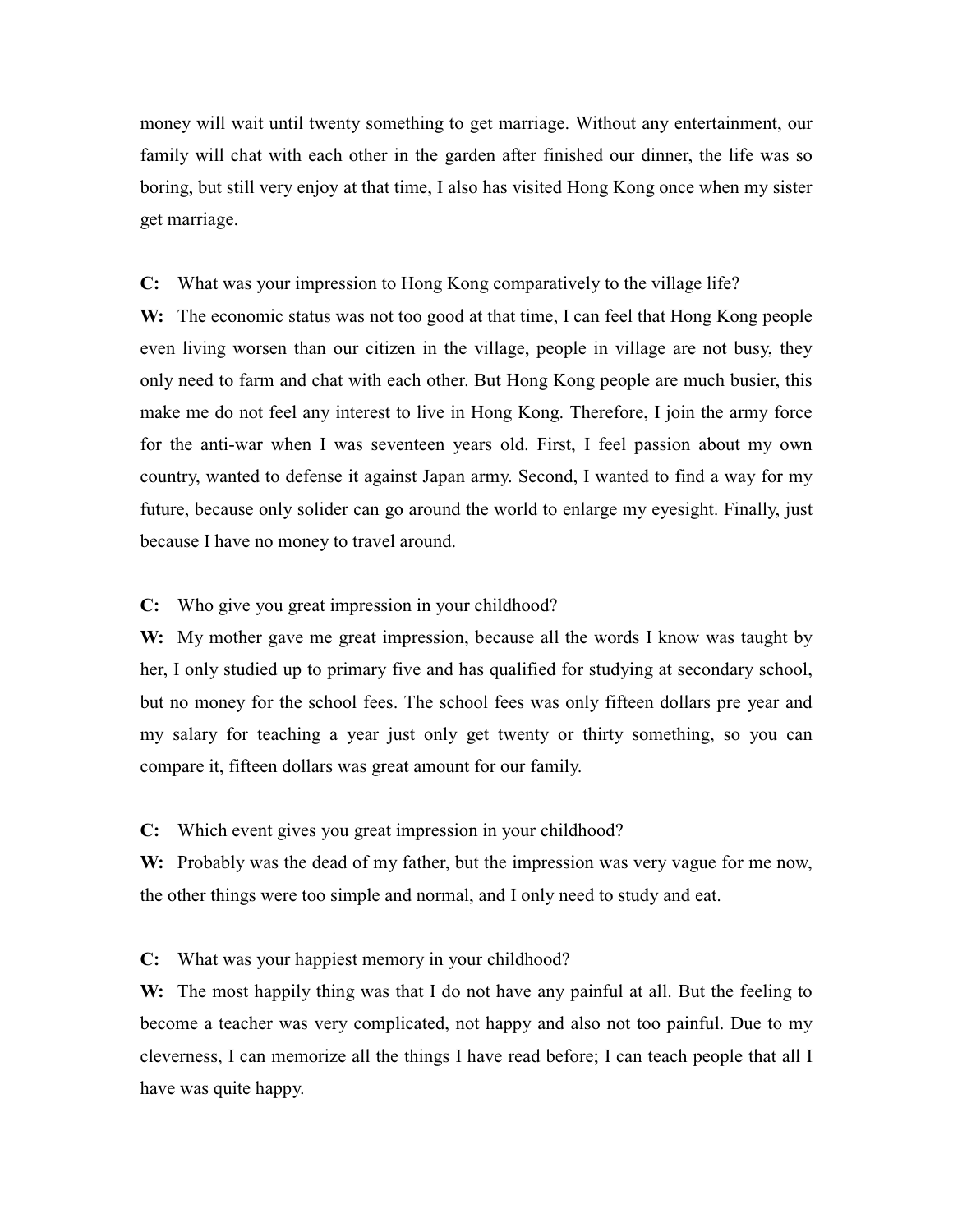### C: Do you think sexual discrimination existed at your family?

W: Normally have sexual discrimination in village, but this problem was not too serious at our family, my sister just cannot receive any education. It do not have any depression on women at that time in our village, they have many freedom to do their own things, only need to help family to do household task, men also will not beat women normally.

#### **C:** In 1925, what is the society react to Mr. Sun Yat Sen's dead?

W: I really do not know it at that time, there was no newspaper, radio station and press at all in our village, no news about his dead, I just knew that news after two to three years. I started to study when I was seven years old; the school has something like assembly every week, to talk about Mr. Sun's history to us. Then, I started to worship him due to his personal story, the story about his revolution, and also the principle of his life. The reason that we cannot get the news immediately because all the people who are working in Hong Kong, probably do not know a words, so they do not have any special attention about this news, no one will talk about this in the village.  $(1...)$  see notes

C: Do you think the lifestyle of children today is different from your childhood?

W: There have a lot of different between two groups, these really cannot be compare. Children nowadays like living in heaven while like living in hell at my childhood, but I never think of this difference at that time. If compare with our frame of mind, I can feel that people before have little things to concern with, we are less complicated than today's children are, we have a simple mind and have less worries.

C: Looking back, do you have anything you wanted to do but have not done it? W: I wanted to receive more education and become a doctor, this mostly affected by my father. But that thought have changed with the passing of time. I like to become a solider because I feel passion my own country.

**C:** Do you have something you feel pity in your childhood?

W: I feel pity that I cannot further study in secondary school and also no money to